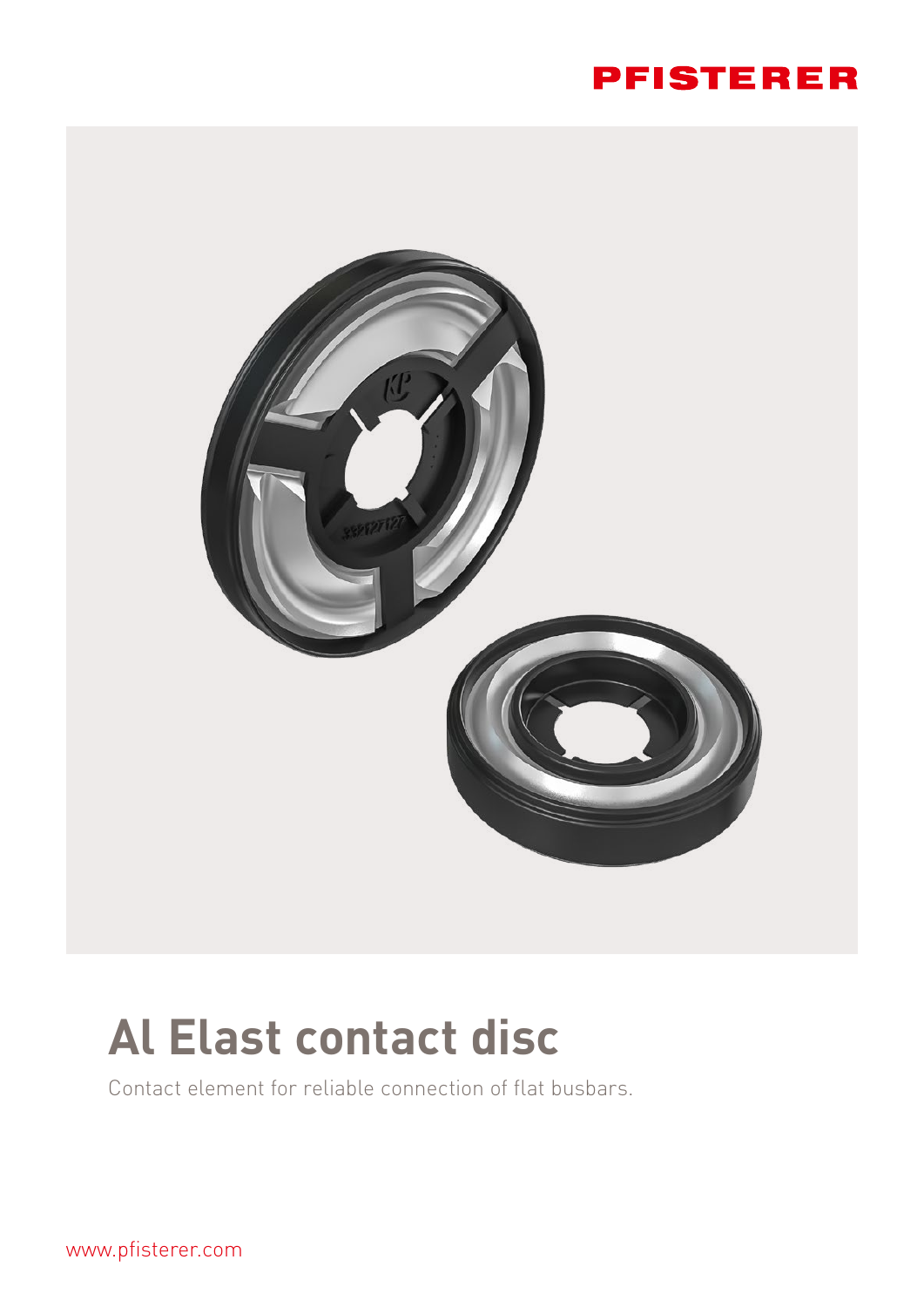# **Al Elast contact disc:**  Reliable connection for Al and Cu busbars

There are risks involved in forming an electrical contact between flat metal surfaces: high current density at the actual contact points, and contact corrosion. Both impede current flow, and in the long term can cause the electrical connection to fail. Al Elast contact discs prevent these effects and enable reliable, ageingresistant bolted connections between flat contact surfaces made of aluminium, copper or bronze.

# Simple installation

A contact bolt passes through the Al Elast contact disc, which is arranged between the contact surfaces. During assembly, concentric ring-shaped edges penetrate into the terminal surfaces and create defined, bare metal contact surfaces. Metal yielding phenomena are compensated by the inherent elasticity of the Al Elast contact disc.

## Reduced contact corrosion

Al Elast contact discs can connect aluminium and copper busbars to aluminium busbars. In conjunction with PFISTERER P1 contact protection grease, the polyurethane elastomer sealing rings protect the contact points from the negative influences of electrolytes. Thus corrosion in also reduced in Al/Cu connections in indoor and outdoor applications.

# Tested reliability

Al Elast contact discs have undergone extensive ageing testing in PFISTERER's test laboratories. Up to 2500 heating cycles were carried out at the contact points with test currents up to 1250 A and temperatures up to 115 °C.

Comparative tests showed that on completion of service life testing, connections with Al Elast contact discs have around 70-80% lower resistance than conventional busbar connections.

The indicated load values apply when Al Elast contact discs are used on flat terminals according to DIN 46206, screwed connections for busbars according to DIN 43673, and similar arrangements.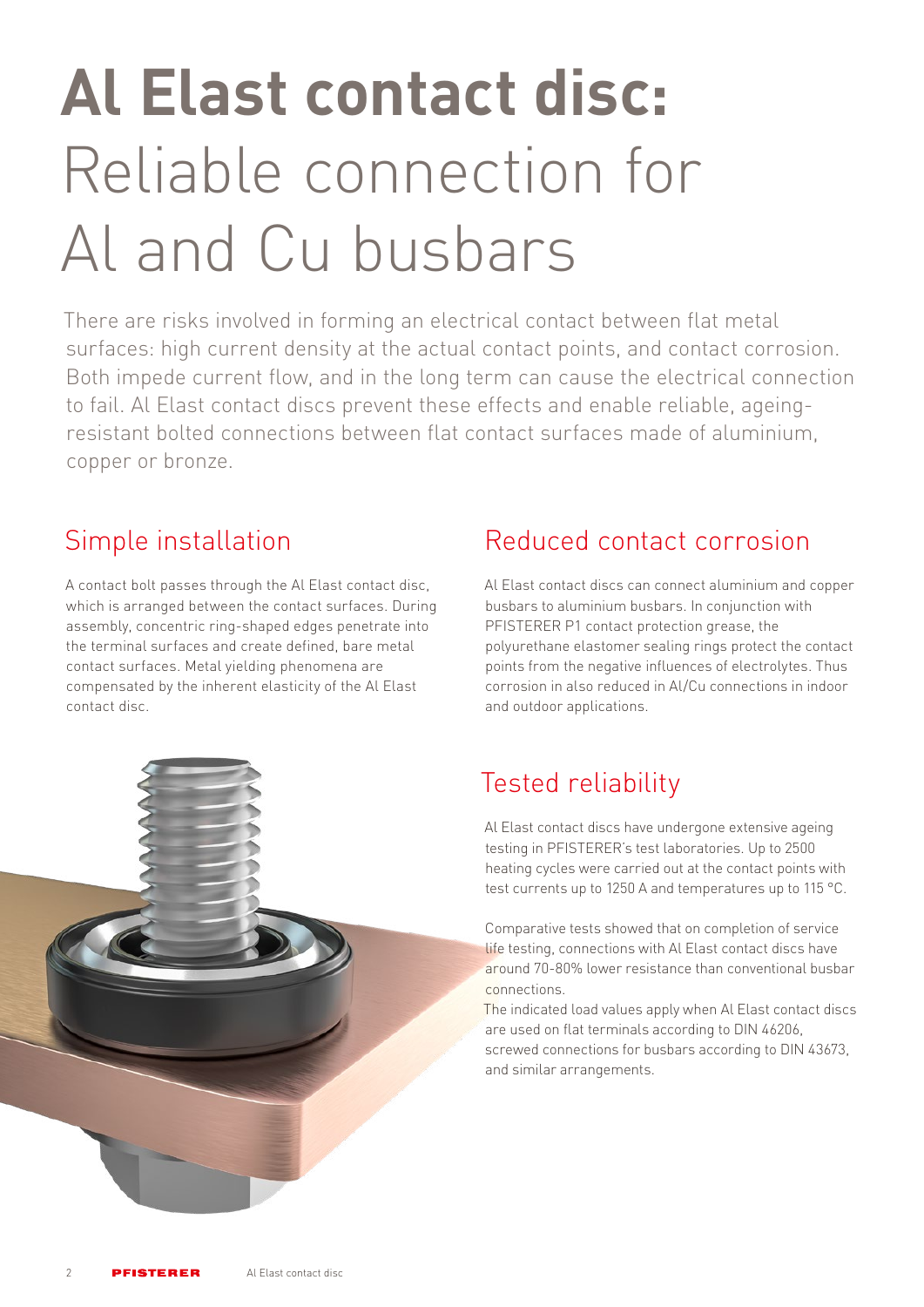

#### **Ring-shaped edge**

penetrates the oxide layer and ensures bare metal contact surfaces

#### **Sealing ring**

prevents ingress of dirt and liquid

#### **Benefits**

- **Very good power transmission**
- Reliable, ageing-resistant connection
- Connect Al and Cu busbars
- Significantly reduced contact corrosion
- **Low risk of installation errors**

### Product selection

| <b>Bolt size</b>                      | Rated current I <sub>N</sub> [A] | Article no.  |
|---------------------------------------|----------------------------------|--------------|
| Al Elast contact discs                |                                  |              |
| M8 - M12                              | $350 - 800$                      | 332 427 001  |
| $M10 - M16$                           | $600 - 1250$                     | 332 127 127  |
| Sets including washers                |                                  |              |
| M12                                   | 1250                             | 332 110 001* |
| M <sub>16</sub>                       | 1250                             | 332 110 004* |
| P1 contact protection grease (500 ml) |                                  | 001 531 531  |

\* Contains Al Elast contact disc 332 127 127



# Basic principles

In high voltage connections, current is only transported at bare metal contact surfaces. These make up a very low proportion of the total overlap surface – in flat terminals only about 3%, based on our experience. The true current density at bare metal contact points is around 30 times higher than the average specific current density.

Therefore – if all other conditions such as mass, contact force and cooling surface are equal – by inserting Al Elast contact discs between the terminal surfaces, which penetrate the flat aluminium surfaces, you can achieve much better stability and higher power carrying capacity with the same true current density.

To prevent a drop in contact force due to yielding phenomena, bolted connections require a certain amount of flexibility. This is ensured by deformation of the disc.

The surfaces of Al Elast contact discs are tinned to prevent the formation of a non-conductive aluminium oxide layer.